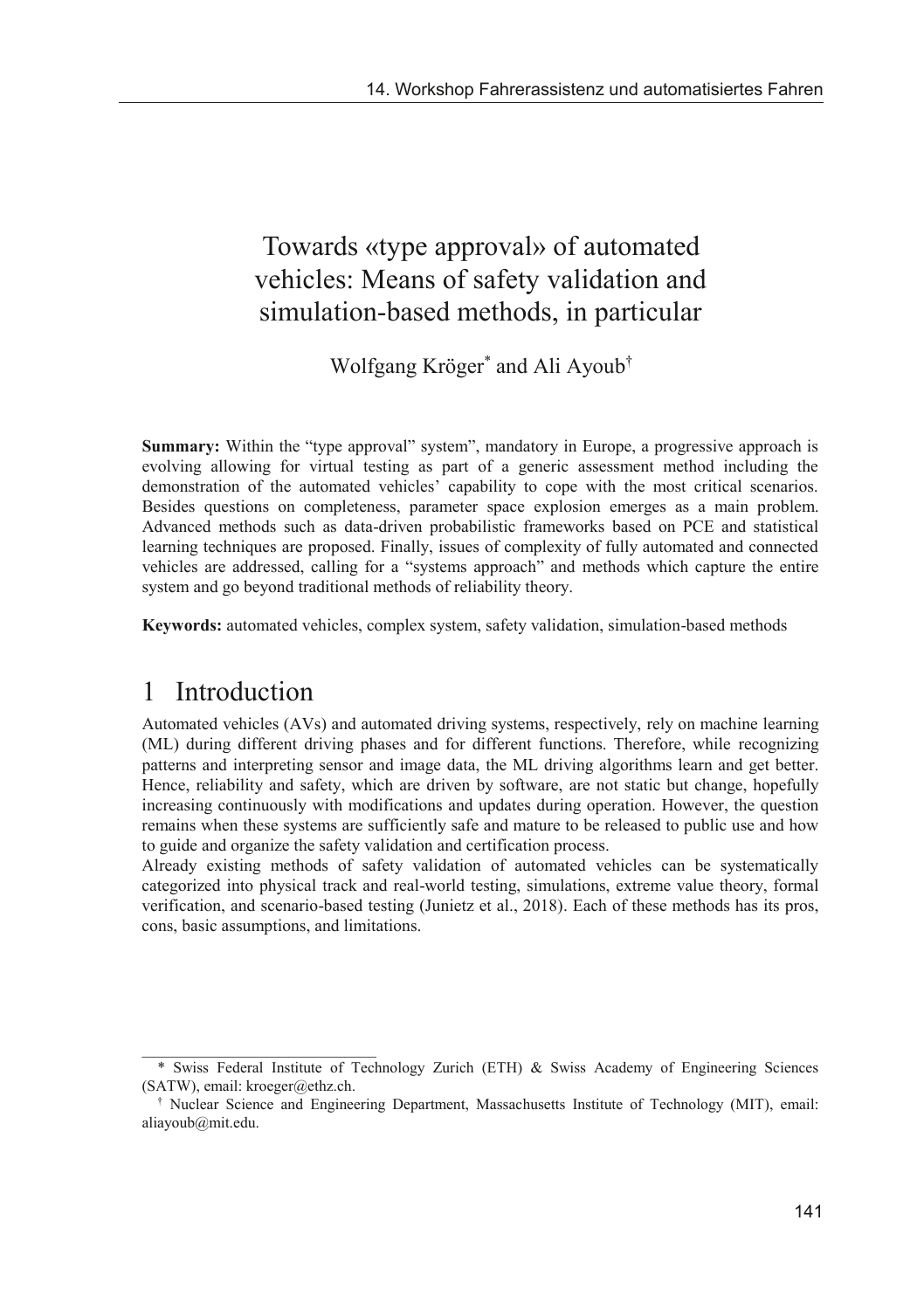### 2 Safety requirements and validation

The question "How safe is safe (or just good) enough?" is crucial and well known from other domains. Commonly agreed, even mandatory reliability and safety targets do not exist yet for (cooperative and) automated vehicles<sup>1</sup>.

We distinguish three levels of abstraction and related targets. First, at the highest level, selfdriving vehicles should better perform than vehicles driven by "attentive" humans with state-ofthe-art assistant systems, which realistically appears hard to achieve. Targets or thresholds may remain in qualitative forms or exist in quantitative forms for which accident/collision-free driving per distance (km), time between crashes, or compliance with risk curves and associated tolerability lines are proposed as metrics/substitutes. The draft of the EC Implementing Regulation suggests as indicative target, *hazardous errors from the vehicle equipped with Automated Driving Systems (ADS) should be at most of the rate of 10-9 per hour, derived from the minimum endogenous mortality risk<sup>2</sup> .* The UN-ECE working party on functional requirements FRAV proposed 10<sup>-8</sup> per hour for accidents with fatalities and 10<sup>-7</sup> per hour for accidents with light or severe injuries, *aiming to achieve a neutral or positive risk balance compared to human driving* (FRAV, 2020).

Second, at the system level, the manufacturer has to demonstrate by a robust design and validation process that the system (here specified for Automated Lane Keeping System (ALKS)) is free of "unreasonable" risks for the driver, passengers and other road users and compliance with road traffic rules is ensured (UNECE, 2021).

Third, at components and subsystems level, safety must be ensured by compliance with standards, such as ISO 262 62: 2018 for development of safety-critical functions and devices and ISO PAS 21448:2019 for demonstrating safety of the intended functionality (SOTIF), geared to identify real world scenarios.

Test-driving in real-world traffic environment appears to be the most logical way to validate the safety of AVs and to evaluate and improve systems' performance while allowing to take the complexity of the entire system into account. However, this might be dangerous, not scalable, and turned out to be impossible/very inefficient proposition as the needed vehicle kilometers to be driven -- to meet most relevant traffic situations -- are huge (billions) and the time needed would be by far too long (see also Kalra and Paddock, 2016). Therefore, various ways out of this dilemma have been identified and pursued.

As to the certification process two paradigms have been pursued in the past and become apparent today: on the one hand "self-certification" or "self-assessment" in the USA which encourages testdriving as much as possible and encourages industry to validate internally that designs meet best practice standards and a set of regulatory requirements, then leaving the remaining risk to automotive industry. The process is supported by a voluntary guidance document for industries and authorities with 10 priority safety design elements for consideration, such as *system safety,* 

\_\_\_\_\_\_\_\_\_\_\_\_\_\_\_\_\_\_\_\_\_\_\_\_\_\_\_\_\_\_

<sup>1</sup> RAND Corp. has carried out a comprehensive survey and developed *safety as a measurement, safety as a process and safety as a threshold* as categories of approaches for assessing AV safety (Blumenthal et al., 2020).

<sup>&</sup>lt;sup>2</sup> Commission Implementing Regulation (EU) .../... on uniform procedures and technical specifications for the typeapproval of motor vehicles with regards to their automated driving system (ADS), 2021, draft for discussions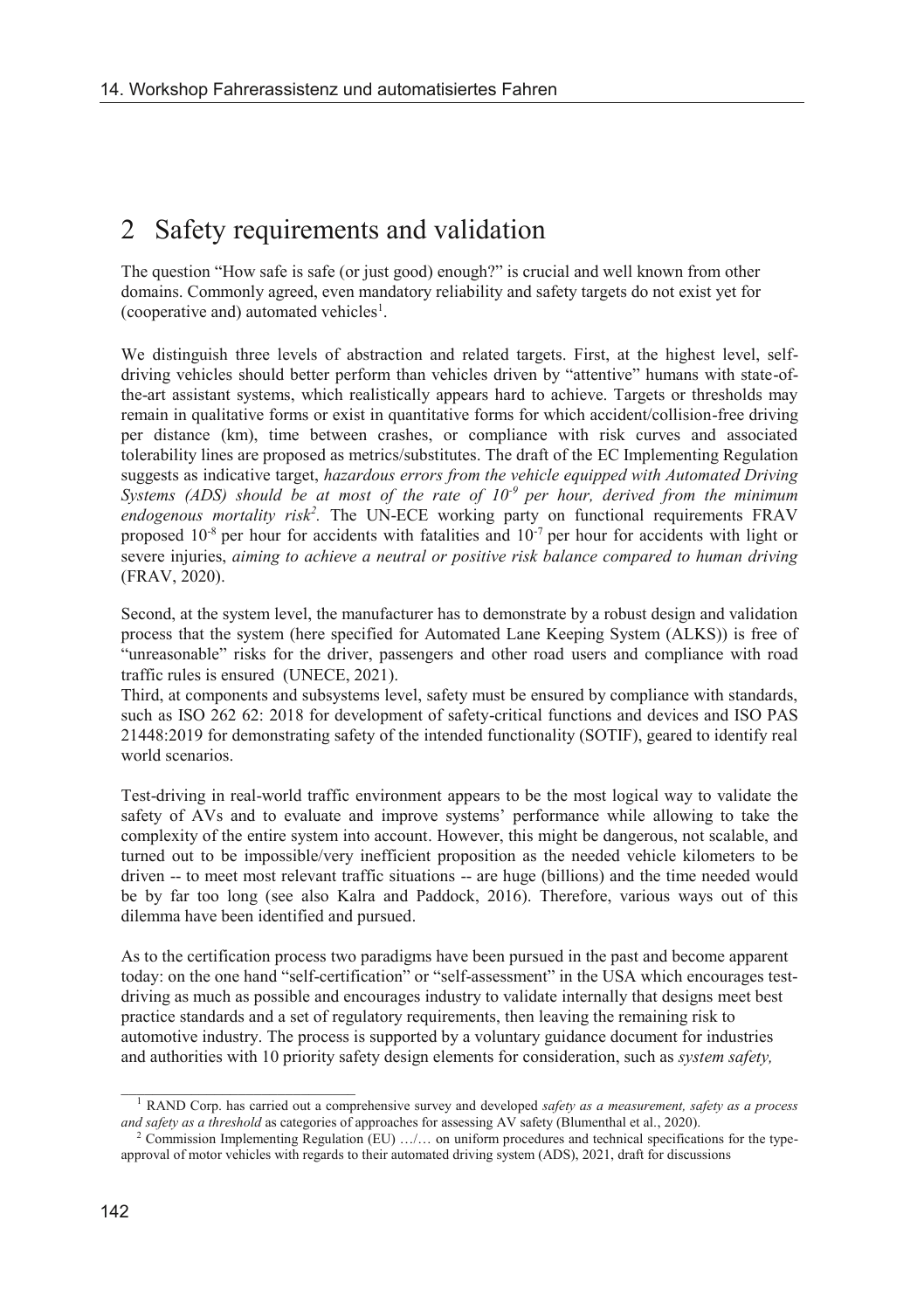*operational design domain, object and event detection and response, fallback (minimal risk condition) validation methods, human machine interface, vehicle cybersecurity, crashworthiness, post-crash ADS behaviour and data recording,* released by the Department of Transportation (USDOT/NHTSA, 2018).

On the other hand, the "type approval system" is mandatory for cars since 1998 in the European Union (EU) and adopted by other non-EU states. It operates with fully harmonized requirements, valid across borders, and heavily relies on international, notably UNECE<sup>3</sup> regulations for technical rules while single State authority will finally decide on the certification. An evolving "progressive approach" supports large-scale testing but does not solely rely on physical testdriving and allows for virtual testing methods. It encompasses guidelines under the EU exemption procedure (EC Directive, 2007 Art. 20) and provides a new legal framework (EU Regulation, 2019), applicable from July 2022. Following the expressed need, a new generic assessment method on automated driving has been developed which is based on three pillars: (1) audit of the manufacturer design/development process, (2) confirmation of the audit/minimum performance in normal and emergency conditions before market placement through testing and (3) confirmation of the audit after release through continual feedback from the operational experience. Testing includes the demonstration of basic driving capabilities (on public road, on test-track) and of the ability to cope with main critical scenarios (by desktop simulation/on test-track).

Critical scenarios are defined as a sequence or combination of situations for assessing the functional requirements for automated vehicles and involve a wide range of elements such as roadway layouts, interaction with different types of road users and objects as well as environmental conditions. They are classified as *logical, functional* and *concrete scenarios* with decreasing level of abstraction. Based on intensive use of available and specifically generated data as well as on results of theoretical studies, a large set of adequate and representative critical scenarios is fleshed out and agreed upon by key actors against which automated vehicles have to be tested. They should be transferred to a scenario database as a common framework for manufacturers and authorities, subject to continuous update (see Fig. 1 for illustration).



**Fig. 1 Three pillars of the EU generic assessment method on automated driving (SAR stands for safety analysis report)**

\_\_\_\_\_\_\_\_\_\_\_\_\_\_\_\_\_\_\_\_\_\_\_\_\_\_\_\_\_\_

<sup>3</sup> United Nations Economic Commission for Europe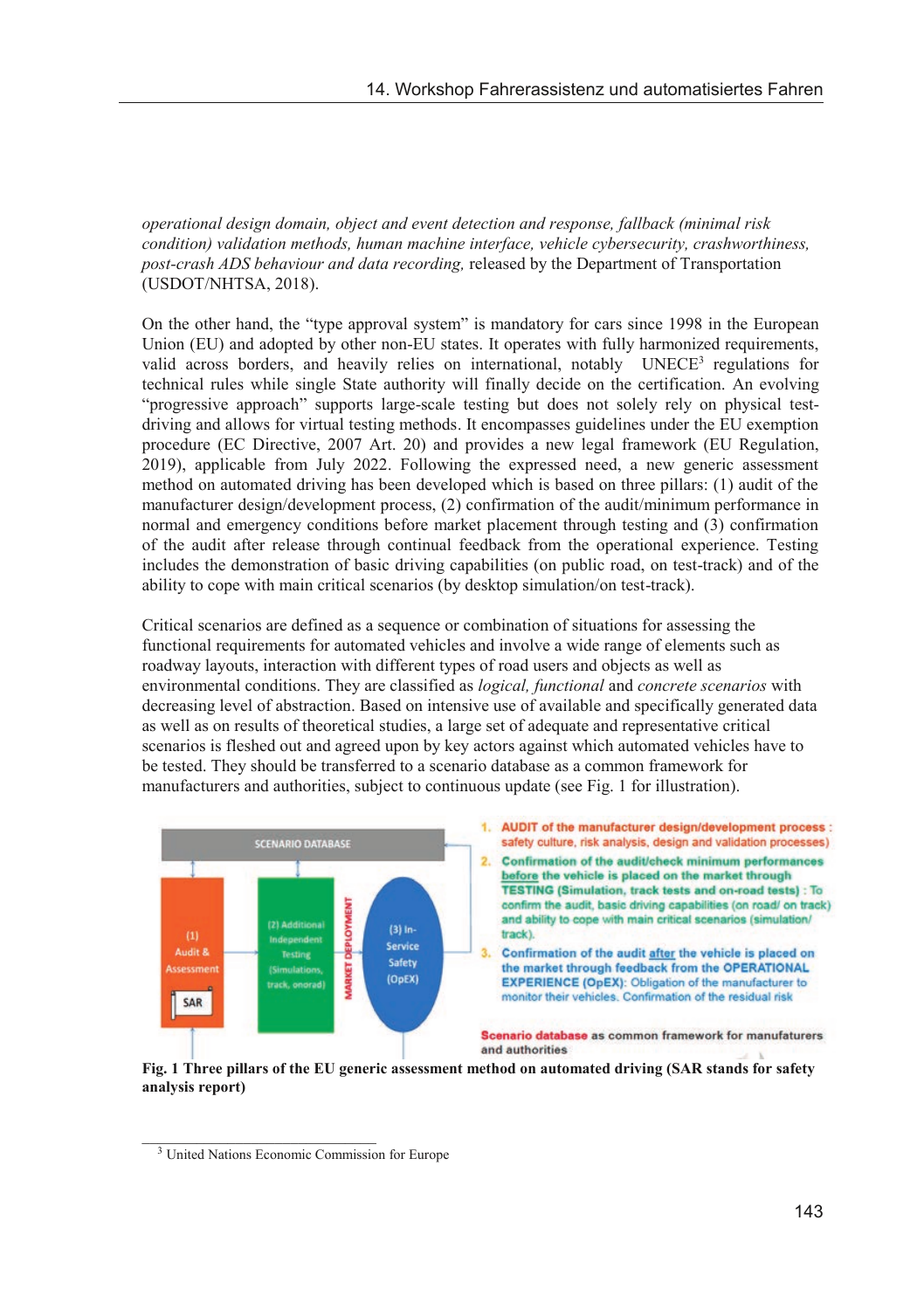The application should start with "easier cases", focussed on Level 3 up to Level 4 automated vehicles, and advanced assistance systems in particular, as building blocks towards entire autonomous vehicles.

To provide technical regulations and uniform provisions concerning the approval of automated vehicles the UNECE has set up a working party on "Automated/autonomous and Connected Vehicles" (GRVA) with a set of informal working groups as the group on Functional Safety of Automated and Autonomous Vehicles (FRAV) and on Validation Method for Automated Driving (VMAD) and the task Force on Cyber Security (OTA) and Software Updates (VMAD). In accordance with the Framework Document on the Safety of Automated Vehicles<sup>4</sup>, the GRVA has proposed a regulation concerning the approval of vehicles with regard to Automated Lane Keeping Systems (ALKS) as first regulatory step for an automated driving system (ADS) in traffic and innovative provision aimed at addressing the complexity related to the evaluation of the system safety (UNECE/TRANS/WP.29 2020/8). The original text limits the operational speed to a maximum of 60 km/h, and further to passenger cars and activation of the ALKS under certain conditions on roads where pedestrians and cyclists are prohibited and divided lanes are physically separated. The general requirements relate to the system safety and fail-safe response; the possibility for the driver to override the system must be ensured at any time.

To support the process and to provide input to EC and UNECE working groups, a cooperative project between the EC DG GROW and the EC Joint Research Centre has been established. Their achievements include the draft of a voluntary Safety Guide with format and content of the information document for AV type approval, to be submitted by manufacturers and general procedures for different kinds of testing as well as contributions to ALKS regulation. This regulation should be expanded to Automated Lane Changing Systems (ALCS), motorway applications beyond 60 km/h maximum speed, and from passenger cars to other applications (e.g., valet parking, robot taxi/shuttles). Ongoing project work is focussed on testing concepts of general validity and for specific use-cases (e.g. highway chauffeur), on (quantitative) safety targets/thresholds, on analytical safety envelopes to define preventable accidents in traffic scenarios and on operational feedback recording and storage systems is ongoing and results are coming next.

As mentioned before, the services of the European Commission have expressed their views in a document with detailed annexes on uniform procedures and technical specifications for the typeapproval of motor vehicles with regards to their ADS (see footnote 2 ). Nevertheless, the whole design-simulation-test-redesign-certification procedure is still not established, neither by industry nor the regulator. Most recently, the working group VMAD of the working party on automated and connected vehicles (GRVA), established by the UNECE in mid 2018, proposed a validation framework called New Assessment/Test Methods for AV (NATM) to foster ongoing innovation in the automotive industry. The framework (see Fig. 2) is based on several pillars and five validation methods including a catalogue of critical scenarios and simulations. The testing might follow a logical sequence from simulation (based on use of various simulation toolkits), to testing on dedicated tracks and then real-world testing.

\_\_\_\_\_\_\_\_\_\_\_\_\_\_\_\_\_\_\_\_\_\_\_\_\_\_\_\_\_\_ <sup>4</sup> UNECE/TRANS/WP.29/2019/34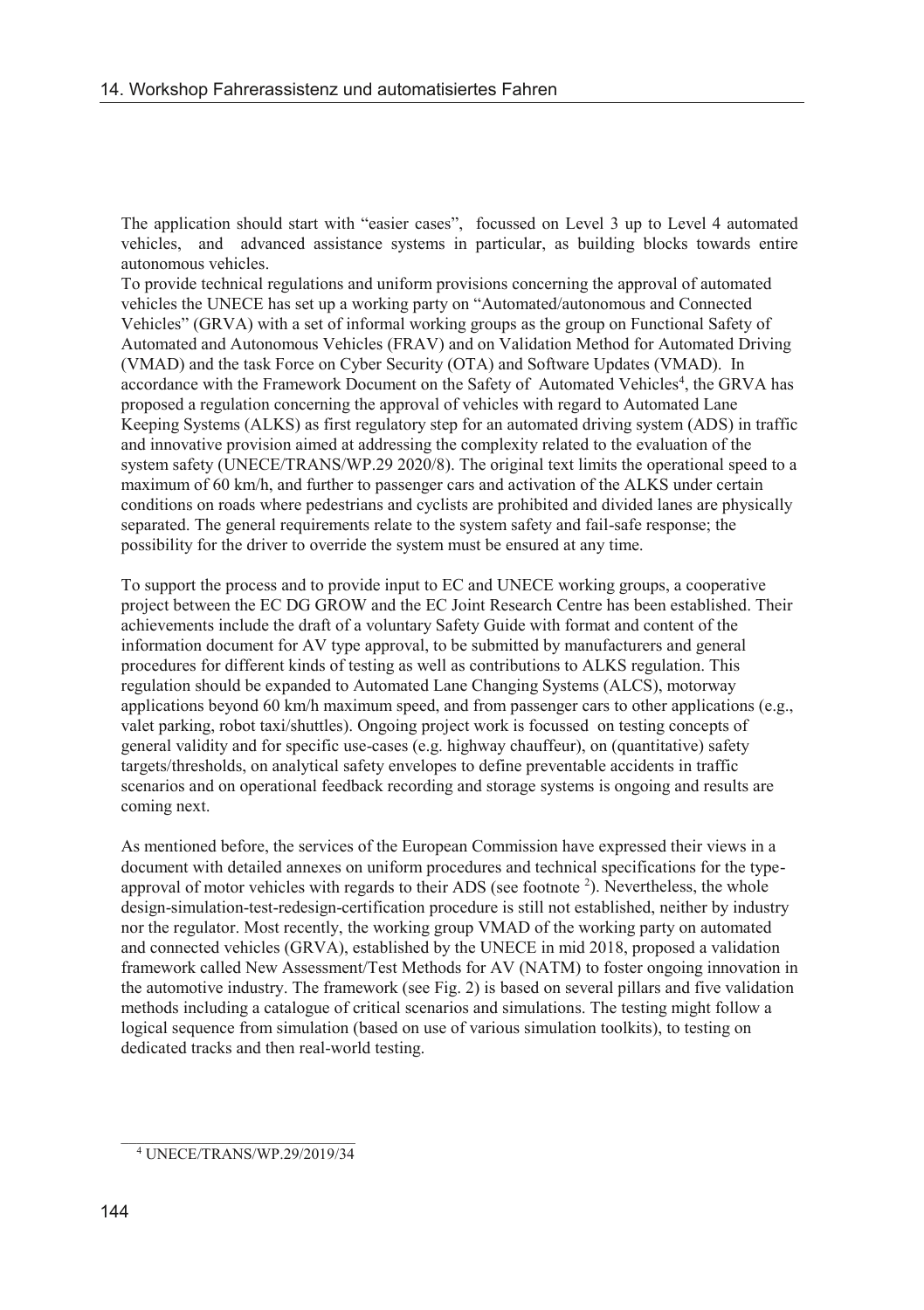

**Fig. 2 Multi-pillar validation framework NATM and its integration with FRAV functional safety requirements (GRVA 2021), ODD stands for operational design domain**

Harmonization of regulations is necessary and an ongoing effort at the UN level, in particular at the UNECE's Forum for Harmonization of Vehicle Regulation including Japan and China, among others.

## 3 Simulation-based methods and ways to reduce the parameter space

Simulation-based (or scenario-based) methods are a proposed alternative to the statistical approach of real-world testing and is favored as part of the type-approval process to validate automated driving functions. It is by far a much faster method of assessing advanced driverassistance systems (ADAS) performance and safety where these systems have driven almost an order of magnitude more miles in simulation than in real-world testing. Based on the assumption that a large portion of road scenarios are uncritical in reality, it is proposed to identify "critical scenarios" out of a large set of developed scenarios and to expose single vehicles, equipped with automated systems, to exclusively critical scenarios to check their performance under "real world conditions" and on test benches in particular.

One problem with simulation-based methods is undermining the complexity of the real world and its uncertainties. This casts questions on coverage and completeness of scenarios driven in simulation (Kröger and Ayoub, 2021). More concretely, a good question to be answered in this direction is: how many miles driven in simulation equate to a mile in the real world?

Another main problem which emerges in the scenario-based approach is the parameter-space explosion. More abstractly, if the driving scenario has n parameters:  $P_1$ ,  $P_2$ ,…, $P_n$ , and each parameter has  $m_i$  assumed discrete realizations, then the overall number of possible parameter combinations (scenarios) grows exponentially as  $m<sup>n</sup>$ . For example, the cut-in scenario alone results in an order of 1023 parameter combinations or concrete scenarios (Amersbach and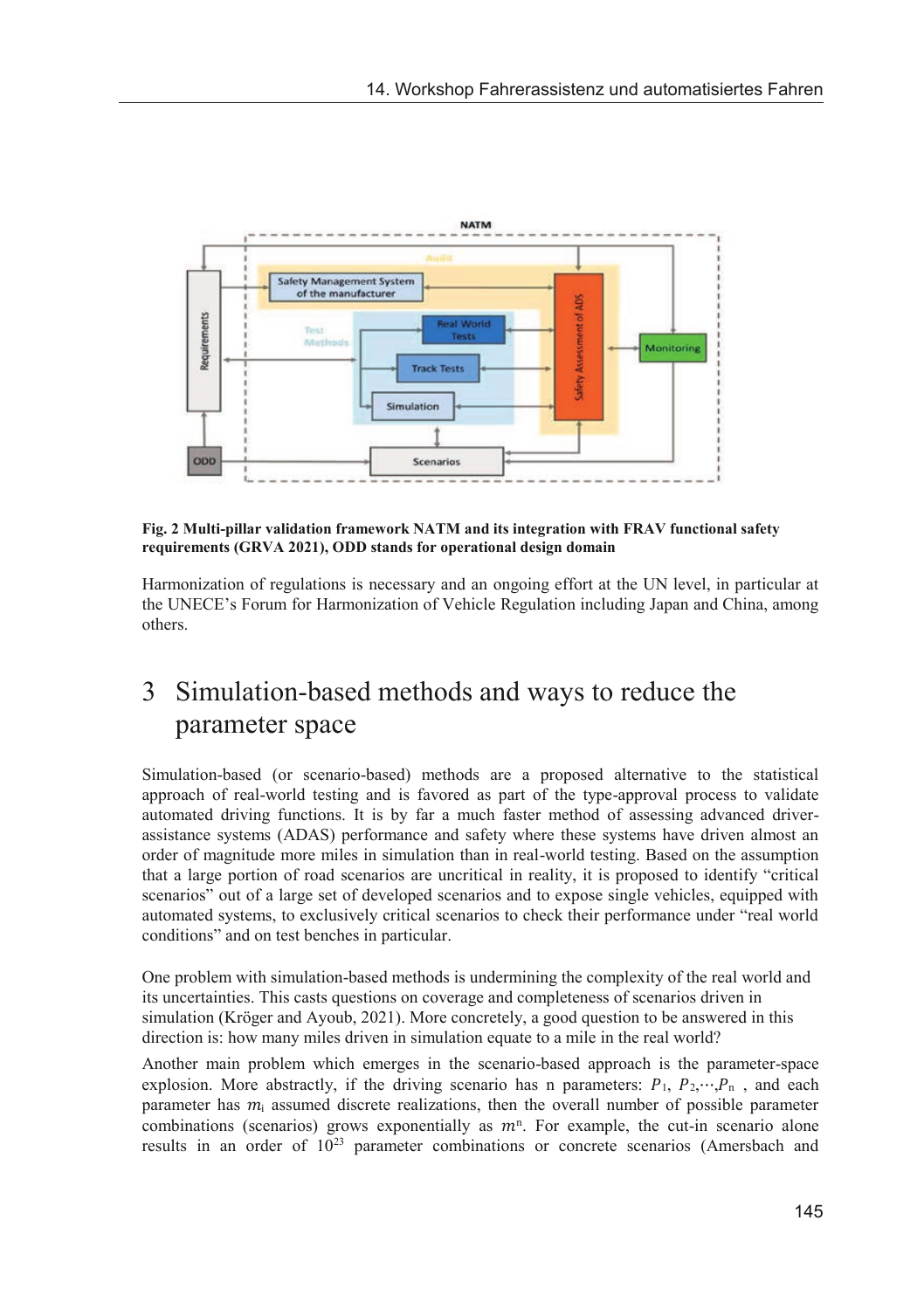Wimmer, 2019). This clearly indicates that a brute force method of trying all the scenarios doesn't work and even focusing on critical scenarios results in a huge number which still seems to exceed the existing capacity so far.

Novel approaches have been investigated to reduce the parameter space of critical scenarios and thus the test coverage significantly. Various attempts/proposals deserve attention. (Koné et al., 2020) proposed a hazardous behavior criterion with five severity classes for evaluation of scenarios identified by assuming functional insufficiencies. (Weber et al., 2020) proposed a simulation-based statistical approach to derive concrete scenarios for highly automated driving functions (SAE level 3 and higher) with a takeover process prompted by the vehicle. The methodology extends the framework of (Hallerbach et al., 2018) for the derivation of logical scenarios and encompasses the statistical evaluation and discretization of influence parameters identified by the traffic simulation package, their application to functional layers of the decomposed automated driving function, and finally a deterministic variation of previously discretized parameters which define a concrete scenario. The application to *cut-in* and *traffic-jam dissolution* functional scenarios showed a significant reduction of the parameter space.

Within a student's projects at ETH Zurich, a data-driven probabilistic framework was proposed, based on Stochastic Spectral Methods, namely Polynomial Chaos Expansion (PCE). Relying on both virtual and physical simulations of the autonomous vehicle system (considered as a black box), a dataset of input/ output pairs is used to train a metamodel, which surrogates an unknown, generically nonlinear criticality function, mapping the input scenarios to a risk metric. This socalled criticality function quantifies the severity of the input scenarios by weighting various Safety Performance Indicators obtained through experiments, and ultimately can help in reducing the input space dimensionality by identifying the most influential input parameters.

Another proposed methodology -- within a collaborative student's project between ETH Zürich and American University Beirut (AUB) – was to use statistical learning techniques to reduce the dimensionality of the exploding parameter space. One prominent example is using Linear Discriminant Analysis (LDA) to project the initial huge input parameter space into a lower dimensional one, spanned by the most affecting parameters. The basic idea behind LDA is to find a linear combination of the input features which results in the maximal separation of different classes into distinct clusters. In this case, the input features are the parameters of the scenario, and the different classes represent varying levels of crash criticality (a binary class critical/non-critical is used for simplicity). Using this linear combination of features, the higher dimensional data can be projected into a much lower dimensional space without losing a lot of information. By looking at the Euclidean components of the projected vectors, one can determine which features have more weight affecting the output-label distribution, thus, giving an idea of which feature bears more importance regarding the criticality of the crash.

Finally, (Zanella, Shehab and Ayoub, 2021) proposed a practical algorithmic framework combining surrogate modeling and importance analysis in series. It starts with the identification of the input parameters (scenarios) along with their probability distributions based on historical data and experts' knowledge. From the constructed scenario space, a set of input scenarios is created using Latin hypercube sampling, which are then fed to a self-driving simulator, CARLA (Dosovitskiy et al., 2017), outputting various metrics of criticality. At this stage, an importance analysis method, based on Linear Discriminant Analysis (LDA) or Morris elementary effects, is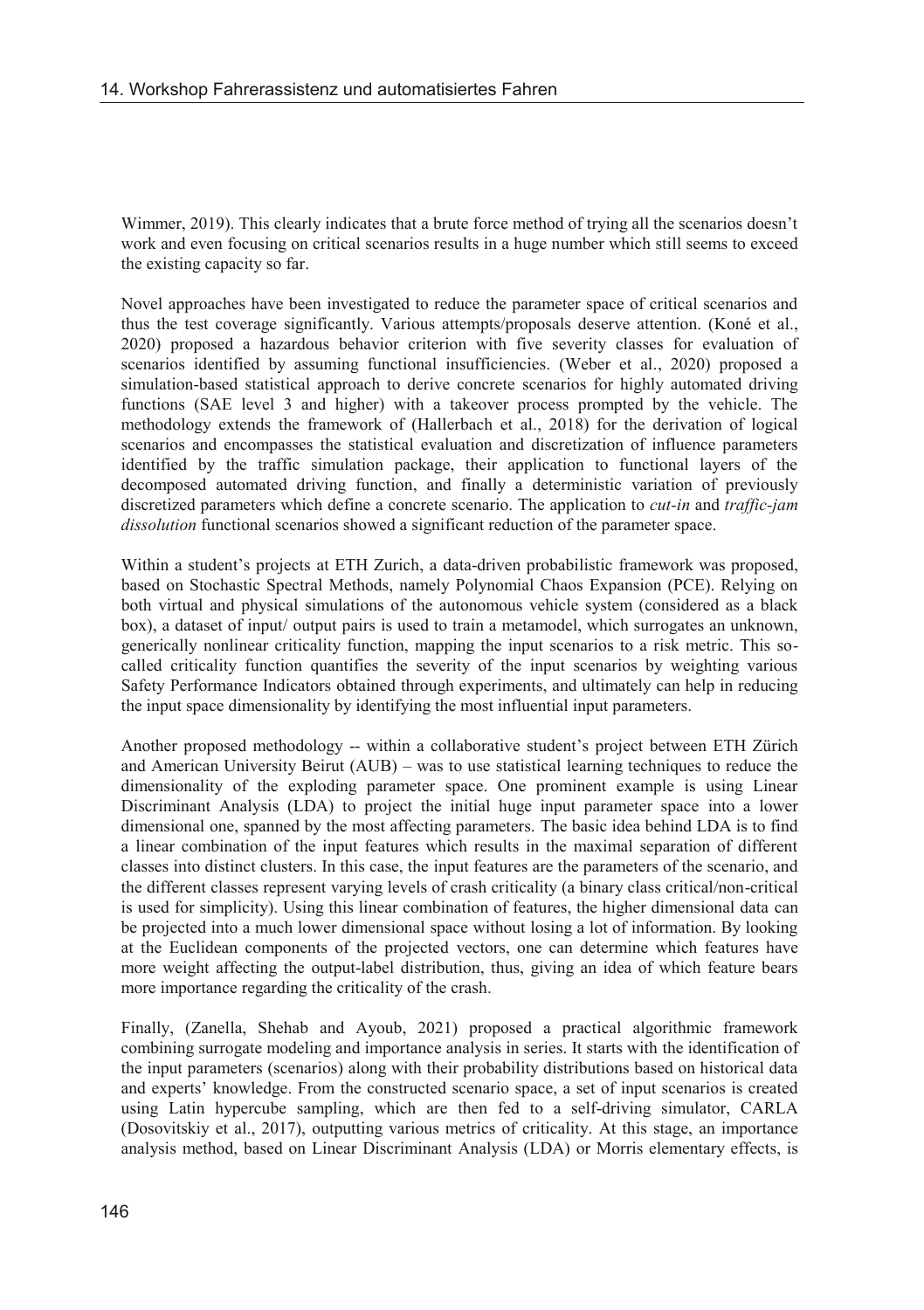implemented on this input-output mapping dataset to determine which parameters are the most influential. The original input dataset is then refined by refining the selected most influential parameters, resulting in an expanded dataset that now includes scenarios sensitive to the most important parameters, which are then fed again into CARLA to calculate their criticality values. The researchers then propose to use this refined input-output mapping to surrogate the criticality function using PCE to reduce the computational burden of evaluating new input scenarios. After the surrogate model is generated, an optimization routine onto the fully differentiable surrogate criticality surface finds the most severe regions (critical regions) as the portions of the hypersurface where the criticality is above a certain threshold, called the criticality limit – defined by the user. The critical scenarios are defined then as the n-dimensional algebraic vectors containing the coordinates on the criticality surface identifying the parameter combination where the criticality function is higher than the criticality limit. Finally, they proposed to introduce a resampling strategy that refines the already built surrogate by increasing the chance that critical scenarios are sampled during the training phase by performing an informed sampling circumscribed within the already identified critical regions.

## 4 Complex system-of-systems and challenges to methods

Some expect highly and, notably, fully automated (SAE level 4 and level 5) vehicles, connected to other vehicles (V2V) and infrastructure (V2X) to evolve into a "complex system" or even into a "system-of-systems" rather than just into a "complicated system". This distinction, with associated elements and attributes as well as challenges to methods, is considered worth to be carved out.

The term "complexity" is not well defined. However, it is commonly agreed that complexity is something with parts interacting with each other's' in multiple ways, culminating in a higher order of emergence greater than the sum of its parts. According to (Aven et al., 2015), complexity is when "it is not possible to establish an accurate prediction model of system behavior based on knowing the specific functions and states of its individual components".

Characteristics of complex systems versus complicated systems are highlighted as follows, see (Kröger and Nan, 2019) for more details:

- Both system types entail a huge number of highly connected components, for complicated systems event frequency-consequence curves tend to follow a normal distribution while such curves for complex systems tend to have fat tails and follow a power law distribution.
- Rules of interaction between the components of complex systems may change over time and may not be well understood, while components of complicated systems have well-defined roles and are governed by prescribed interactions.
- Complex systems are more open, respond to external conditions and evolve, interact with their environment; structures do not remain closed and stable over time and the range of responses to changes in their environment is not limited, all in contrast to complicated systems.
- Complex systems tend to show high dynamic, emerging, and non-linear behavior, as well as sudden regime shifts; behaviors are not fully predictable, opposite to complicated systems.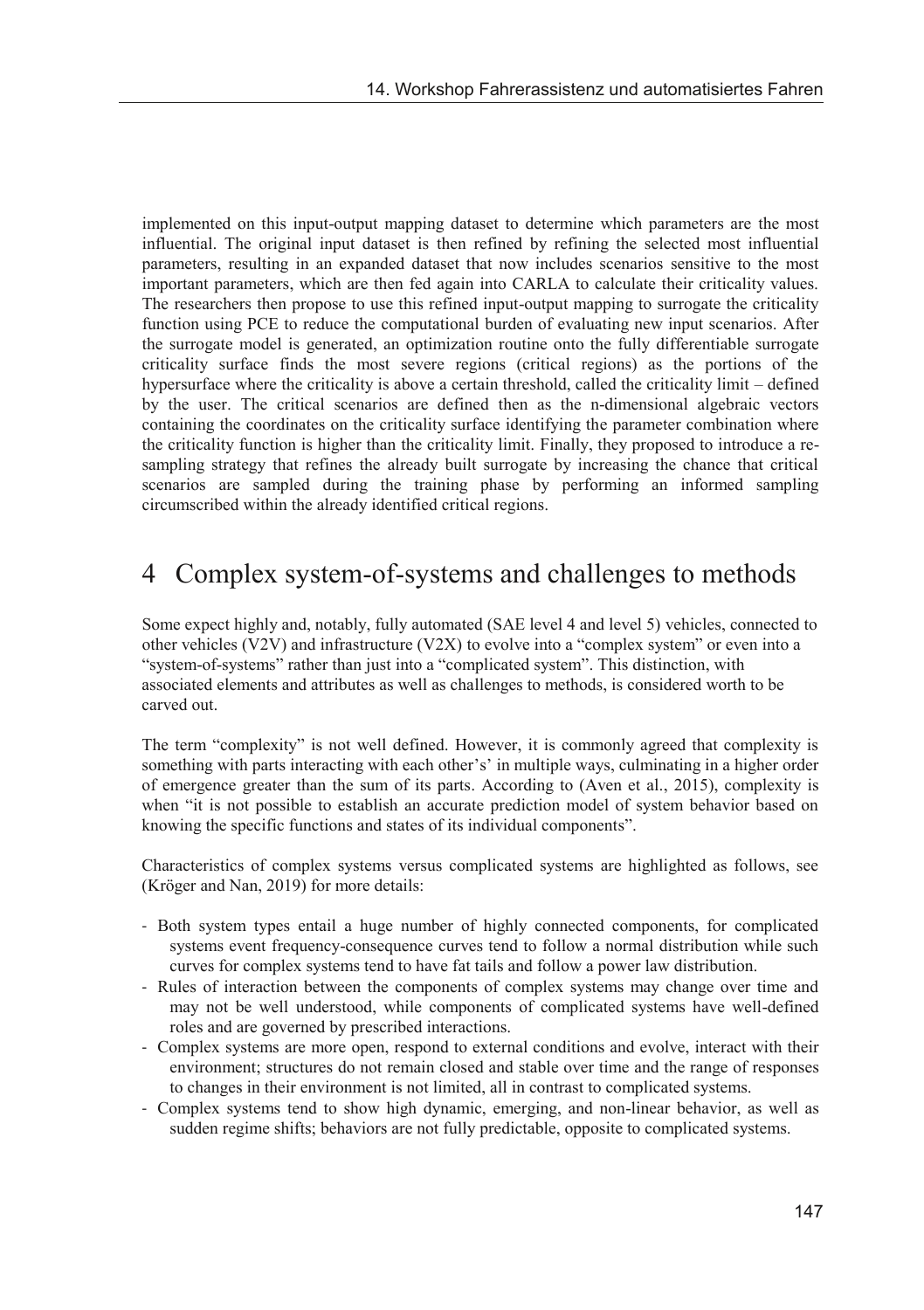- The overall behavior of complex systems cannot be described in terms of building blocks or by the sum of its parts as in complicated systems.

Despite the early stage of development, we conclude courageously that attributes and behaviors of complex systems may fully apply to envisaged coordinated, highly, or notably fully automated vehicles and associated mobility concepts. In this respect, they are considered similar to large cyberphysical networks of critical infrastructure systems such as the power grid. Thus, methods are needed for the proof of reliability and safety which are capable of mapping and analyzing the system as a whole entity, calling for a "systems approach". Some adapted traditional methods based on "reliability theory" and thus on decomposition, like deductive Fault Tree Analysis (FTA), and causal chains, like inductive Failure Mode and Effects Analysis (FMEA) or Event Tree Analysis (ETA), which are successfully applied in other industrial sectors, may prove insufficient alone for safety validation of coordinated autonomous vehicles.

The traditional methods based on reliability theory have also been criticized because they focus on hardware component failures and do not sufficiently consider software failures and human interactions, in addition to not considering the system as a whole entity. STPA (Systems-Theoretic Process Analysis) has been developed (Leveson, 2011) to overcome these limitations in terms of identifying design errors, flawed requirements, human factors implications, software failures and unsafe and unintended component interaction failures. STPA uses a "feedback loop safety control structure" to identify unsafe scenarios and develops a detailed set of safety

constraints/requirements and has been applied to various development aspects of autonomous vehicles. Various attempts have been made to compare STPA results with other methods (Kröger and Ayoub, 2021), as well as to combine them.

## 5 Short outlook

Vehicles of different degree of automation are under massive development and testing or even close to deployment. Certification requirements and rules are in the process of being structured at international and national level, with validation of sufficient functional and operational vehicle safety as well as the elimination of unreasonable risks as key elements. Adequate modelling and testing methods for different phases of development and safety validation are advancing and under early case applications, currently focused on advanced assistance systems. These efforts seem to be lagging the development of adequate methods for reliability/safety validation, at least for highly to fully automated cars.

Note: The first author is engaged in corresponding type-approval process activities at European level and ongoing methodological developments at academic level; progress achieved, and further results gained will be presented at the workshop.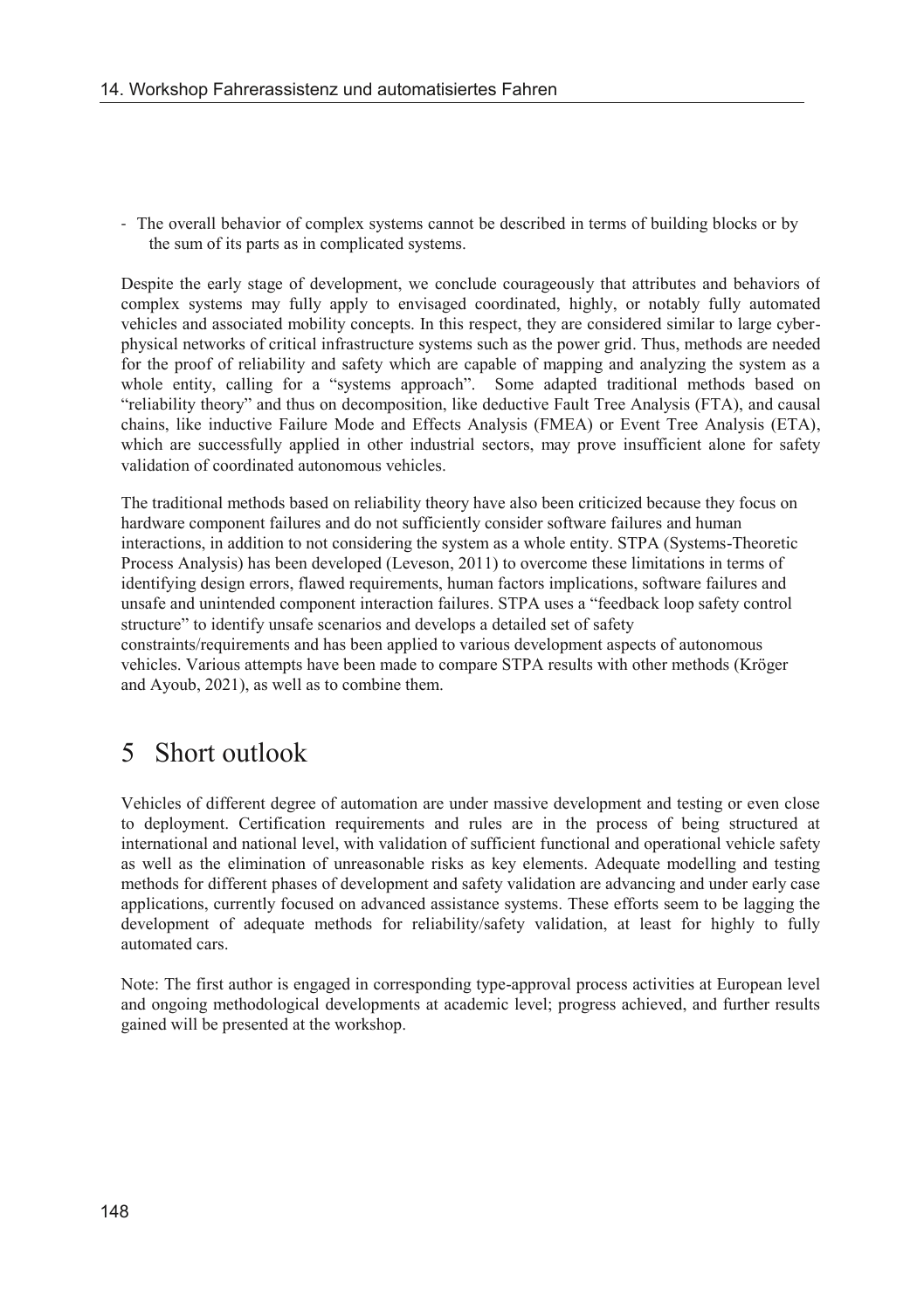### References

- [1] C. Amersbach, H. Winner, Functional decomposition A contribution to overcome parameter space explosion during interactions of highly automated driving, Traffic Injury Prevention, volume 20 (1), 2019
- [2] T. Aven, Y. Ben-Haim, H. B. Andersen, T. Cox, E. L. Droguett, M. Greenberg, S. Guikema, W. Kröger, O. Renn, K. M. Thompson, SRA Glossary, Council of the Society of Risk Analysis (SRA), 2015
- [3] M. S. Blumenthal, L. Fraade-Blanar, R. Best, J. L. Irwin, Safe enough, RAND Corporation, 2020
- [4] DIRECTIVE 2007/46/EC OF THE EUROPEAN PARLIAMENT AND OF THE COUNCIL on Establishing a framework for the approval of motor vehicles and their trailers, and of systems, component and separate technical units intended for such vehicles, Sept. 2007
- [5] FRAV, Common safety requirements of autonomous vehicles, FRAV-02-05/Rev. 2, Jan. 2020
- [6] GRVA, New assessment/test method for automated driving (NATM), WP.29-183-05, March 2021.
- [7] A. Dosovitskiy, G. Ros, F. Codevilla, A. López and V. Koltun, "CARLA: An open urban driving simulator", Conference on Robot Learning (CoRL), 2017.
- [8] S. Hallerbach, Y. Xia, U. Eberle, F. Köster, Simulation-based identification of critical scenarios for cooperative and automated vehicles, SAE Technical Papers, April 2018
- [9] P. Junietz, W. Wachenfeld, K. Klonecki, H. Winner, Evaluation of different approaches to address safety validation of automated driving, 21st International Conference on Intelligent Transportation Systems (ITSC), 2018
- [10] N. Kalra, S. M. Paddock, How many miles of driving would it take to demonstrate autonomous vehicle reliability? RAND Corporation, 2016
- [11] T. Koné, E. Levrat, E. Bonjour, F. Mayer, S. Géronimi, Safety assessment of scenarios for the simulation-based validation process of AV with regards to its functional insufficiencies, Proc. of ESREL2020-PSAM15 conference, Venice, 2020
- [12] W. Kröger, C. Nan, Power systems in transition Dealing with complexity, in C. Büscher, J. Schippl, P. Sumpf (editors), Energy as a Sociotechnical Problem, Routledge, 2019
- [13] W. Kröger, A. Ayoub, Autonomous driving: A survey with focus on reliability and risk issues, Environment Systems and Decisions, 2021 (invited article, under review)
- [14] N. G. Leveson, Engineering a safer world: Systems thinking applied to safety (engineering systems). MIT Press Cambridge, 2011
- [15] REGULATION (EU) 2019/2144 OF THE EUROPEAN PARLIAMENT AND OF THE COUNCIL on Type-approval requirements for motor vehicles and their trailers, and systems, components and separate technical units intended for such vehicles, as regards their general safety and the protection of vehicle occupants and vulnerable road users, applicable from July 2022